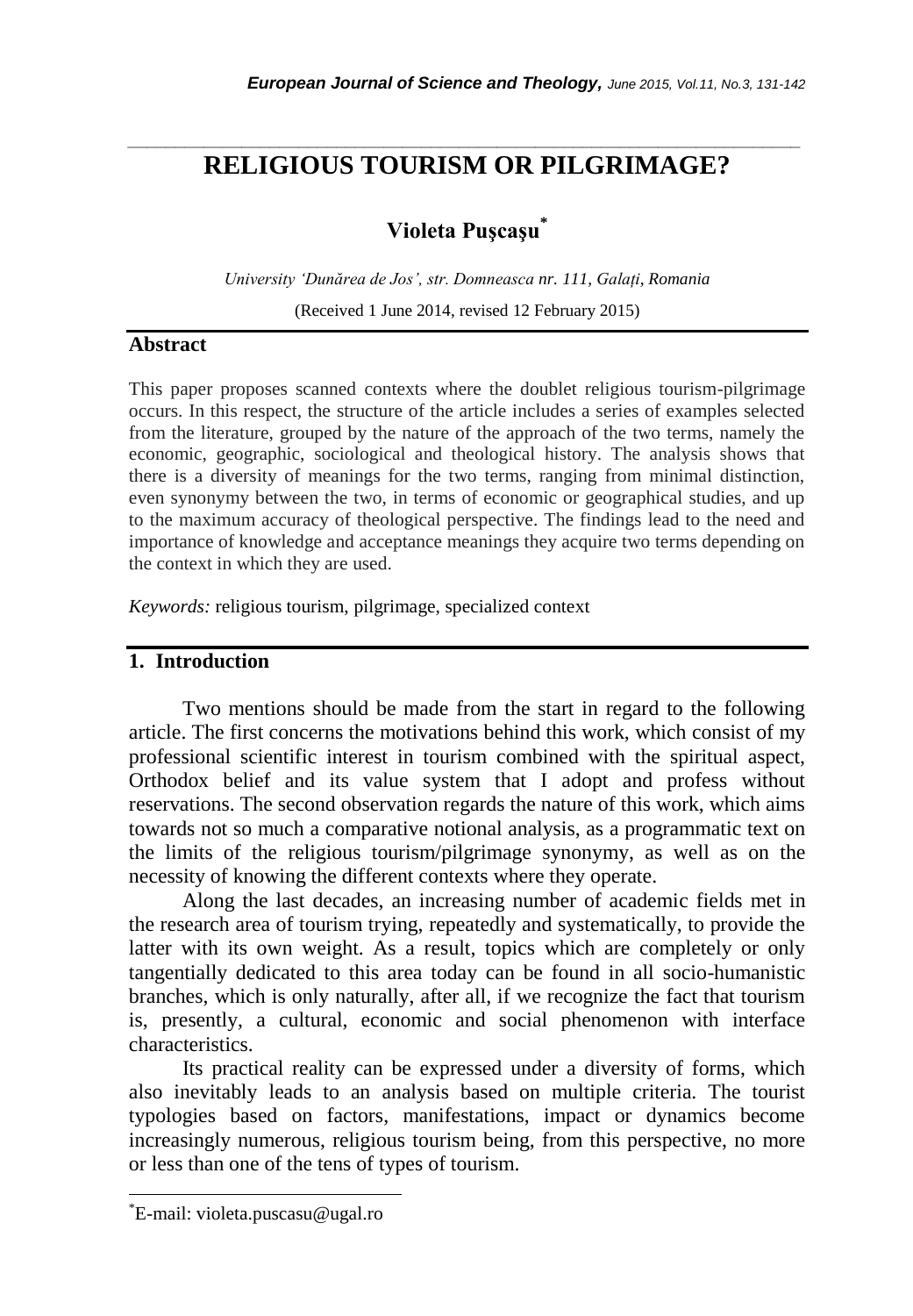Alternatively, the resurgence of pilgrimage calls to attention its connections with religious tourism. In the common language, the term "pilgrimage" connotes a religious journey, a journey of a pilgrim; especially one to a shrine or a sacred place, but its derivation from the Latin "peregrinus" allows broader interpretations, including foreigner, wanderer, exile, and traveller, as well as newcomer and stranger [1, 2]. The term 'tourist' also has Latin origins, namely 'tornus', one who makes a circular journey, usually for pleasure, and returns to the starting point. According to Smith, today"s use of the terms, identifying the 'pilgrim' as a religious traveller and the 'tourist' as a vacationer, is a culturally constructed polarity that blurs the travellers' motives [3].

Although religious travel is not a recent phenomenon [4], religious tourism belongs to modern times. Firstly, this is due to the fact that tourism itself is a post-industrial phenomenon, although, historically speaking and in terms of the most general definition, all journeys, from the oldest times, undertaken for commercial, religious or cultural purposes, can be considered, to some extent, forms of proto-tourism. The distinction between travel and tourism [5] becomes obvious only with the diversification of socio-economic activities, occurring in the past two centuries, when, with the spectacular growth of the population, more and more specialized discourses start to appear. Thus, economy traces its own theoretical guidelines, geography re-defines itself periodically, with each new paradigm entering the scientific world, history is re-written in successive ideological frames, while new areas of study take shape in the field of applied research.

In this context, tourism enters a true mixer of interpretations where old notions coexist with the latest ones, while established terms acquire volatile meanings. Religious travel, in the broadest sense, is one of the examples, being at the origin, as well as at the intersection of tourism and pilgrimage.

In international literature, the distinction between tourism and pilgrimage is not a new topic, and the variety of meanings and directions for analysis generated multiple approaches [6-13].

On the other hand, despite the diversity of the approaches, few studies are concerned with the angles of comparative analysis and with the technical distinction (of approach) between religious tourism and pilgrimage. Actually, to be more accurate, it should be said that the distinction does not stand out equally in all cultures, some times being less marked. However, the topic is pertinent in Romania, where the terms and the practice of the two phenomena sometimes generated misunderstandings or dilemmas.

In what follows, we shall seek to reveal the 'work areas' for the religious tourism-pilgrimage pair, reviewing the characteristics of its main operational frameworks.

Methodologically speaking, although our focus is Romania, for a better contextualization and due to the small number of Romanian quotable studies and authors, we frequently shift between foreign and local references, extracting the most relevant formulations for the comparison.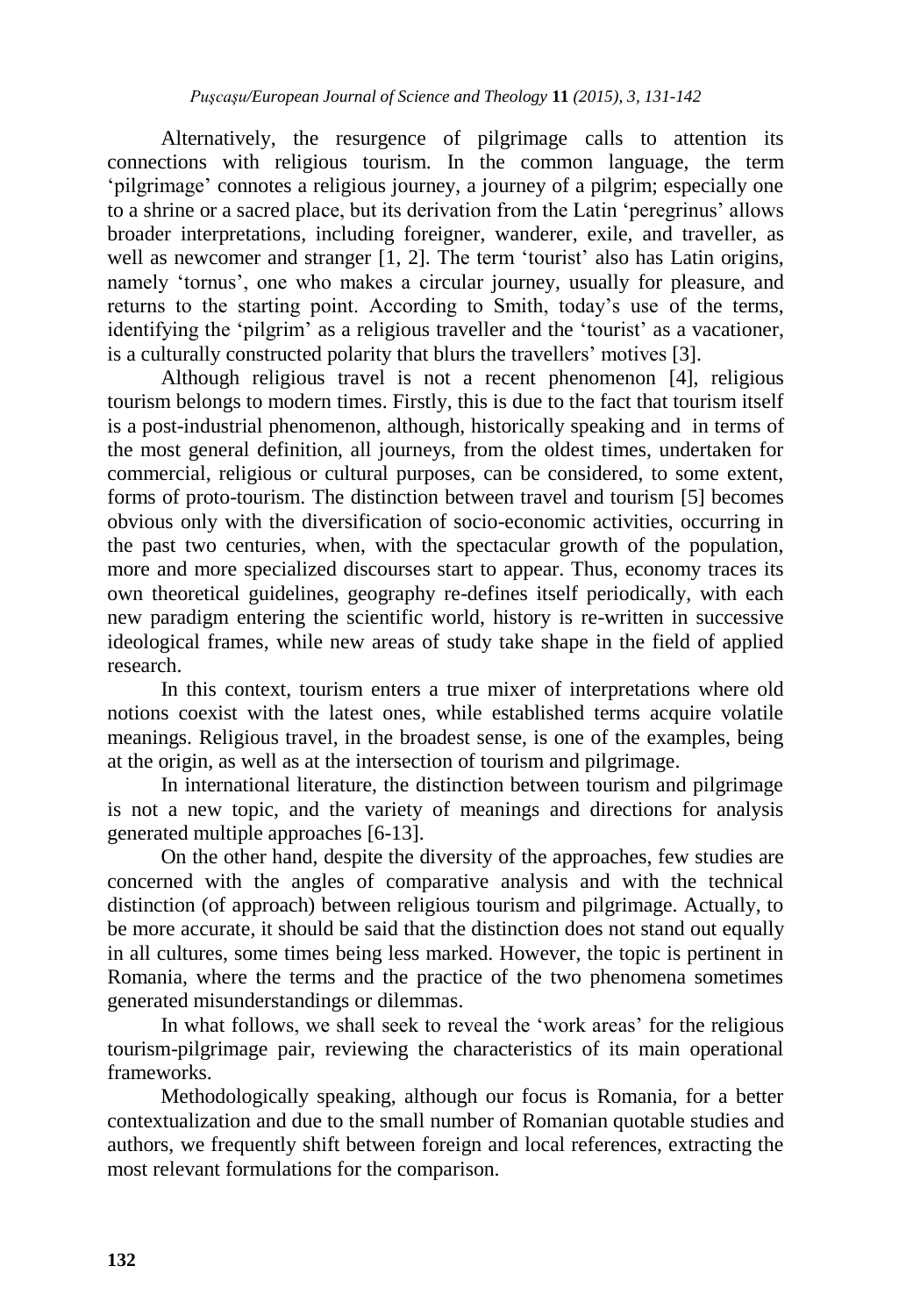#### **2. The multidimensional aspect of the topic**

#### *2.1. The economic perspective*

In what concerns the tourism-religion pair, tourism economy has little sensitivity for the differences in nuance between religious tourism and pilgrimage. Still, if they are to identify differences in the meanings of the terms employed, economists distinguish between tourism generated by sacred edifices (a form of cultural tourism) and religious tourism for specific purposes, assimilated to pilgrimage. The difference between them is that the "religious heritage tourist' is the one "who visits for cultural and historical interest rather than a search for religious meaning", while "religious tourists" are defined as those "who set out to visit a destination of religious significance for a specifically religious purpose" [14].

A great part of the economists" interest in religious travel comes from the fact that they realised the growing importance of this niche tourism. Complementary activities and services, from transportation to medical and commercial were immediately included in the "religious tourism" package. A new direction in the agenda of Romanian economic research, religious tourism drew, in a relatively short time, the attention of those working in the marketing area, in agro-tourism economy, trade and services.

Being generally included in the category of cultural tourism, religious tourism would include, in its Romanian working definition, "the whole range of tourist travels which also have an aspect connected to religion" [15]. As such, pilgrimage is a derivate and constituent form of tourism.

Well-intentioned, but uninterested in notional subtleties, some authors used the syntagm 'tourism of a religious nature', adopting, in effect, the concept launched in Western circles. This would include: a) visits to halidoms; b) religious pilgrimages; c) religious youth camps [16]. In this view, the religious tourism-pilgrimage relationship is one of the nearest genus and specific difference type. The connection among the three forms of religious tourism is only meant as a guideline, the separation being coarse and based mostly on the time allotted to the journey.

However, since in the economic perspective, the finality of any action must be as quantifiable as possible, the terms for the analyses of the phenomena in case are: flux, poles of attraction, market, number of nights, returns, etc.

A recent study on the *dynamics and capacity of the travel to religious destinations market* (our emphasis) among Romanians shows that travelling to sacred destination, especially monastic settlement, is a frequent practice for orthodox population. "Over 90 % of those who answered the survey have made a *trip* (our emphasis) to a religious destination and approximately 70% of the investigated population has also spent one night there, thus becoming religious tourists. The fact that 30% of respondents has had a trip spanning the duration of 2-3 nights, 13% 5-7 nights and 7% over 7 nights suggests that *religious tourism or pilgrimage* (our emphasis) is one of the most frequent types of internal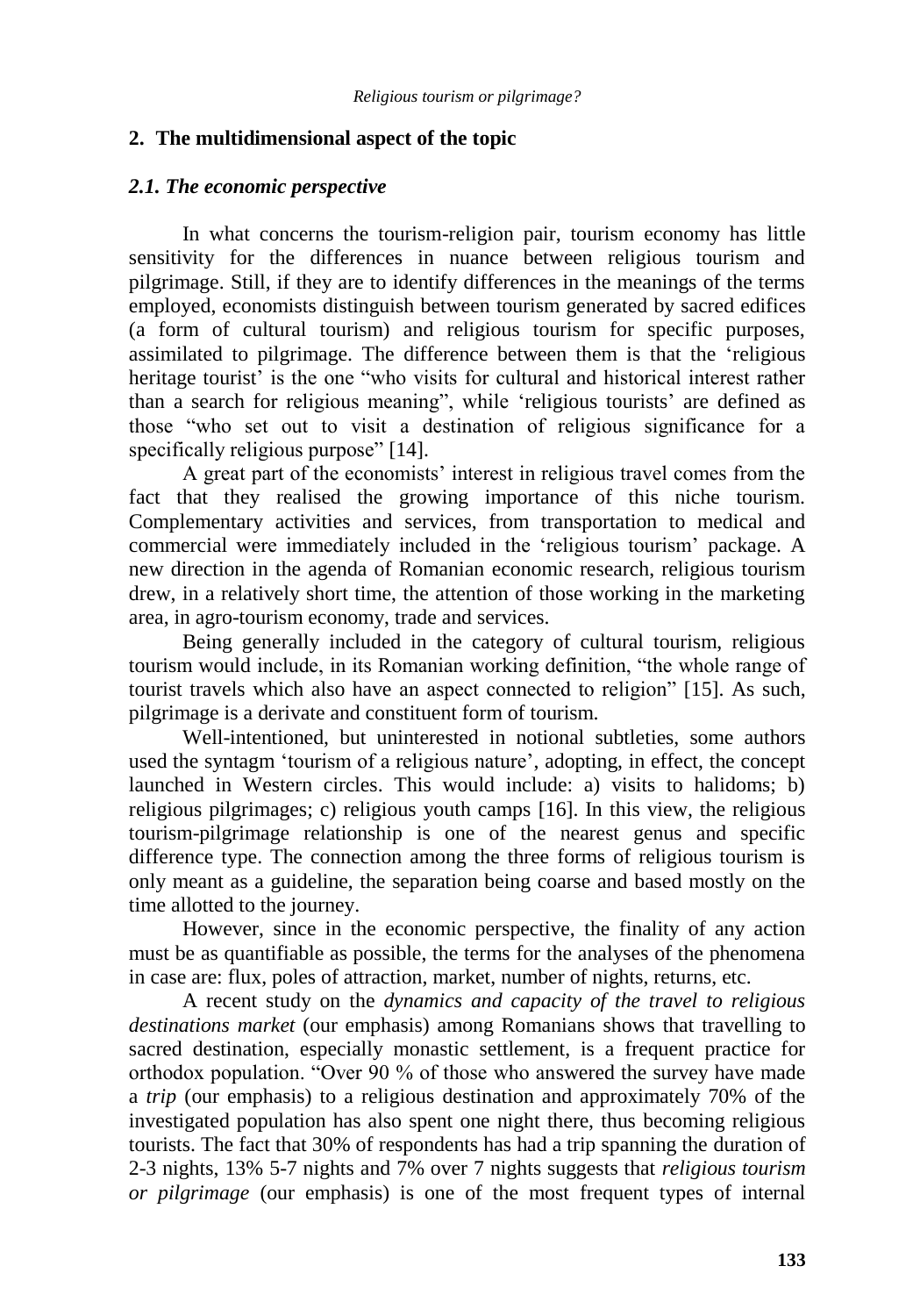tourism, if not the most frequent." [17]. It is quite obvious, in this case, that the authors are too little concerned with the nuanced content of the appellatives.

That the differences are less important in the economic field is also proved by the tourist marketing studies where pilgrimage is a tourist product like any other [18] on a market where demand, supply and the theory of rational choice can also be applied to religion [19]!

# *2.2. The geographic perspective*

Due to its integrating nature, geography provides the ideal frame for the complex study of religious tourism, as well as of pilgrimage. In the view of geography, the study of these two aspects is at the border of two sub-branches – tourism geography and the geography of religion.

*Tourism geography* is concerned with aspects like localization, the human and cultural characteristics of destinations, resources and the natural and anthropic tourist potential, as well as tourist mobility on various scales. On this level, the distinction between religious tourism and pilgrimage as topic of geographic analysis is not always much more nuanced than within economic analyses, the studies coming from the area of Geography revealing that the pilgrimage phenomenon tends toward a blurring of tourism and pilgrimage [9]. The explanation rests in the fact that, today, "the pilgrimage can be considered a traditional religious or modern secular journey. The phenomenon of pilgrimage is currently experiencing resurgence throughout the world with longstanding shrines still attracting those in search of spiritual fulfilment." [20]

In Romanian geographic studies, the faint distinction or the terminological ambivalence between religious tourism and pilgrimage can be found even in some of the prestigious works [21-23].

Nonetheless, the researchers who wish to understand the spatial relationship – the focus of Geography, after all – underlining the two phenomena must integrate within religious tourism aspects that are cultural, anthropological, perceptive, etc. In addition to their integrative characteristics, geographic studies often focus on the perception of places - a perspective that is especially important in pilgrimage behaviour. Pilgrimages occur because people believe specific places are holy, and, thus, undertake religious journeys so they can worship at those places. What makes a particular place sacred in the eyes of believers? This is a major question for those undertaking the study of pilgrimage, as well as for geographers in particular.

In this context, the radiography of religious sites is also due to geography, by means of the so-called "sacred geography", as well as the connection between nature and religious attitude ("ecotheology"), and the analysis of the religious landscape in its complexity, under the geography of religion.

The first work on the *Geography and religion*, mentioned in its introductory pages: "we shall limit ourselves only to the geographic implications of the religious acts in a landscape. We shall restrict opinions only to the physiometric aspects of religion, deliberately leaving aside the major field of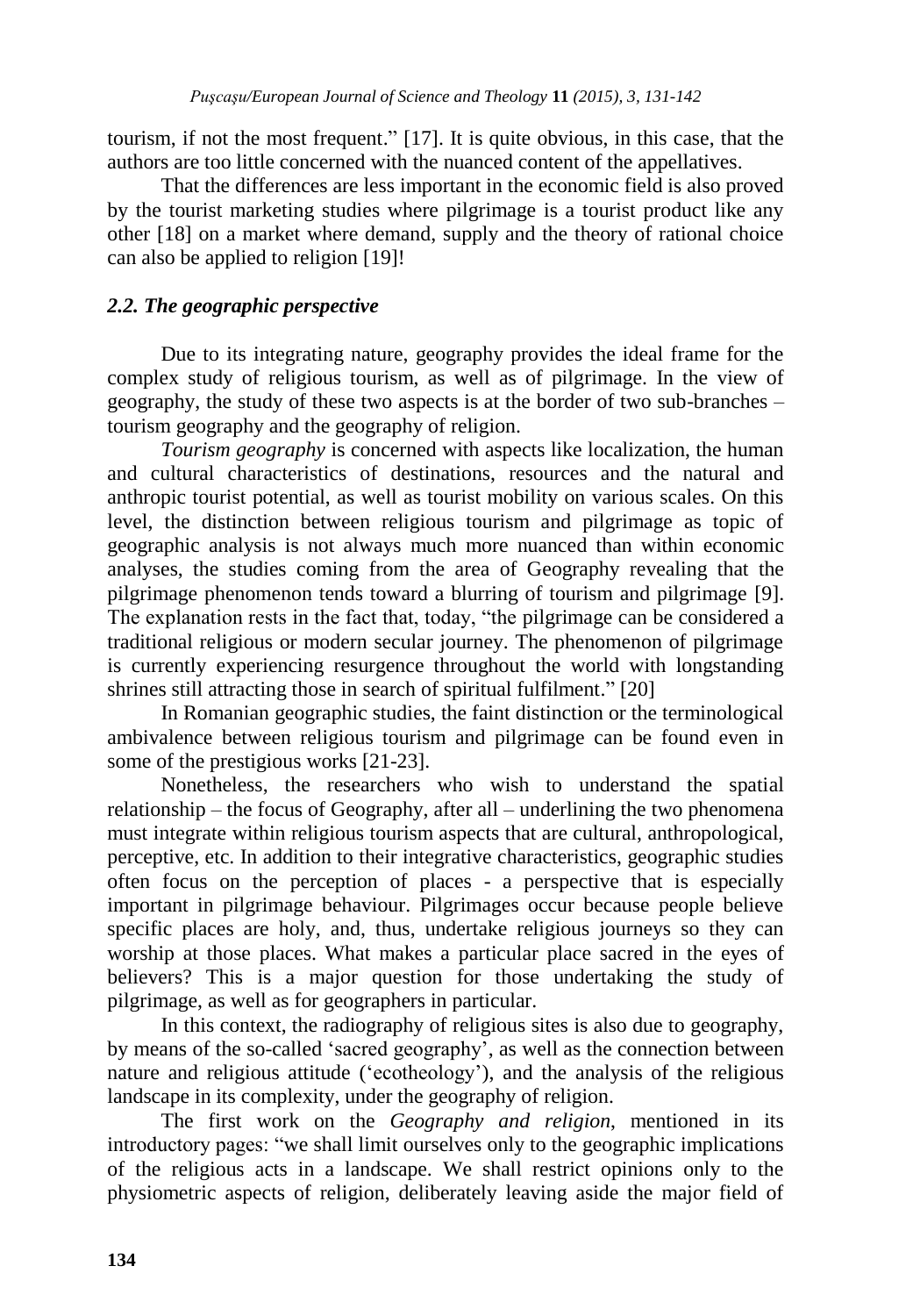inner life." [24] Naturally, the statement is no longer as actual, Geography assuming, today, multiple dimensions of analysis, the geography of religion entering even the field of "inner life", although, essentially, it remains, in our opinion, at the surface level of the phenomena.

The same cannot be said about religious geography, which, although having the flaw of subscribing to the determinist perspective, comes closer to the new definitions of geography as science progressively opting for an ethical position (if we consider the environmentalist issue and that of the socio-cultural diversity structuring space and territory) [25].

In recent years, two gradating syntagms have become operational – religious geography and the geography of religion. The former analyses the role of religion in shaping the people"s perception of the world, more specifically where and how people integrate and relate to this way of seeing the world. The latter is not concerned as much with religion in itself, as with tracing the different ways in which religion is expressed. The latter is seen as a human institution, whose impact on society, culture and environment is studied by geography. Accordingly, one relevant publication in Romania is the doctoral thesis entitled "Religion and development in the Banat Mountains. A study in the geography of religions" signed by Lazăr Anton, where tourism *of a religious nature* (our emphasis), as part of cultural tourism, can have, in its turn, many forms [26]. Among these are mentioned pilgrimages (…) and monastic tourism (sic!)

The novelty of approaching religious tourism by Romanian geographers also explains the attempts to find the most appropriate expressions for the observed phenomena. For example, another doctoral thesis in Geography uses the syntagm "ecumenical tourism and of pilgrimage", starting from the analysis of the tourist potential of the Făgăraş hollow "country" [27].

That the field is only in its early days and that there is still no consensus is also proved by the title of one of the subjects newly introduced in the curriculum of secondary schools with an Orthodox theological profile – The Geography of Orthodox Religious Tourism [Ministerial Order no. 3119/2012]! According to it, pilgrimage is one of the forms of tourism, which can be analysed, like any other, in terms of potential, religious-tourist objective, heritage, etc., which, after all, is completely valid in a horizontal analysis.

So as to express the vertical dimension as well, namely man"s relationship with God, it is useful to accept a third syntagm  $-$  theological geography  $-$ , littleknown expression and extremely rarely utilized, but which is closest to the focus of our research. The introduction of the idea of theological geography belongs to the philosopher Immanuel Kant who, in his lectures on physical geography, considers it one of the six branches of the *science of spatial relations*, as geography is called. According to the German philosopher, theological principles can vary greatly according to the environment where they manifest themselves.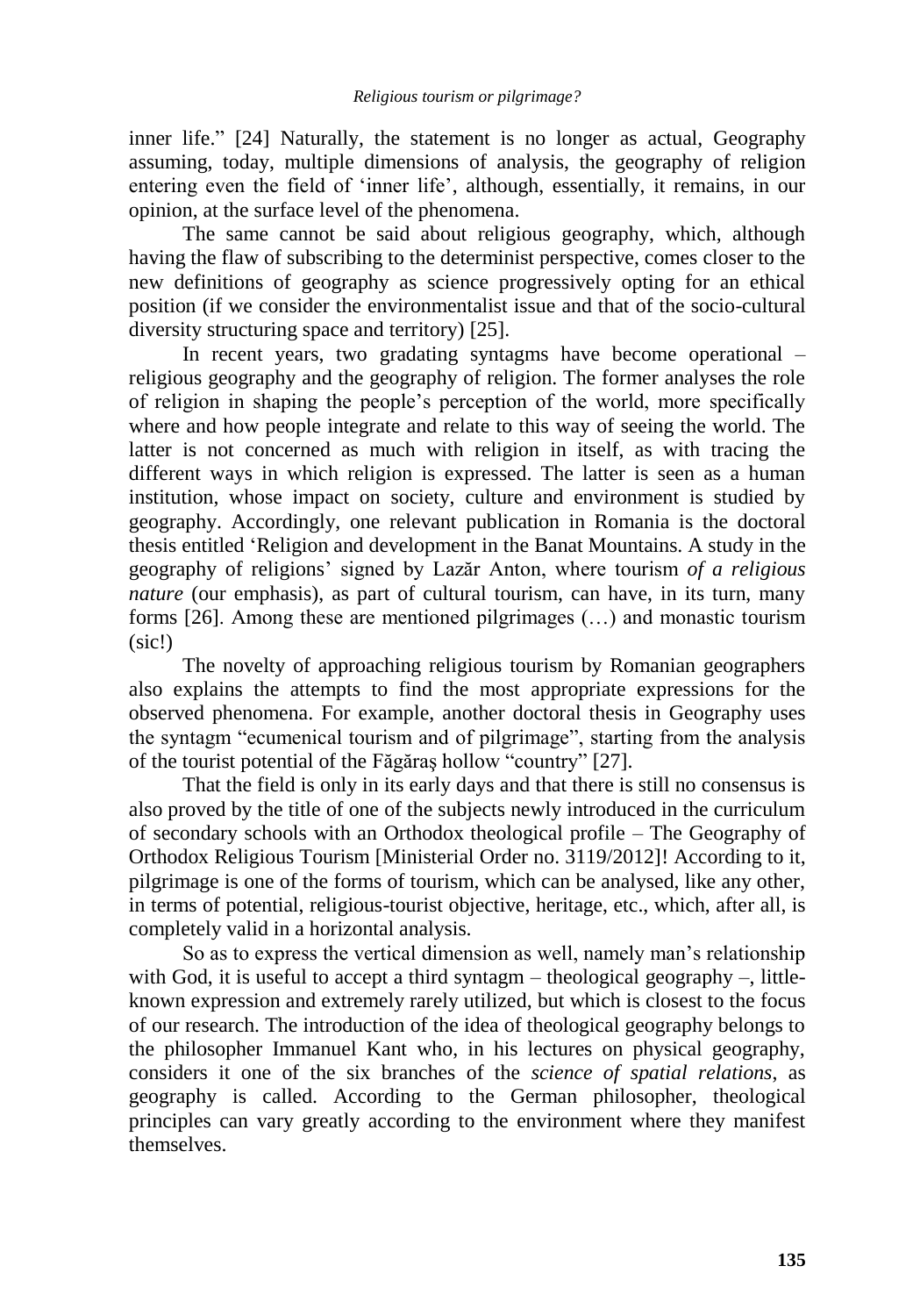Adopting Kant"s idea, Dallas F. Bell Jr. states that theological geography means "identifying the cause for human behaviour and, thus, it has the potential to provide the general category for all the sub-fields of human geography" [F.D. Bell, *Theological Geography and Threat Assessments with Geosematics: Synthesizing the Systematic Political Science Subsets of Political and Cultural Geography to Delete Structural Holes*, 2005, http://systematicpoliticalscience.com/, accessed 5 November 2010]. In a basic interpretation, one may detect here an eschatological note, of the cause, meaning and finality of human actions. By extension, we could say that theological geography has the potential to explain the choices of various establishments for significant places, as well as the religious landscape resulting from these choices. Craig Dykstra, regarding theological geography from its instrumental perspective, states that "(...) moving beyond method and the mapping of the various theologies in relation to one another, it engages its highest powers in the exercise of mapping theologically the terrain of human existence in relation to God" [28].

Although minimal, these references to the notion of theological geography open the path to connections with a different level of approaching pilgrimage and tourism, namely that of Sociology.

## *2.3. The sociological perspective*

First of all, it should be said that, generally, studies on the sociology of tourism are extremely few.

The study of pilgrimage, on the other hand, seems to have been a captivating enterprise for Sociology, perhaps also since it requires an exercise of imagination and of continuous shift between detachment and involvement. Still, if we refer strictly to the Romanian setting, the works of this type are not numerous, and that is because current Romanian society, overly abundant in hot topics, has faced sociologists with a difficult choice – what to study first?!

Among recent sociological approaches, the distinction introduced by Valentin Beloiu caught our attention, defining three types of pilgrimage: the *sacred journey* as an act of covering a road towards a sacred place by a person who establishes a purpose for himself connected to religion or spirituality at the end of this endeavour; *religious tourism* as the journey undertaken for culturalhistorical purposes by an individual with no religious reference points to a place considered sacred and the *pseudo-sacred journey* as the action of a person animated by a feeling of veneration (for the new "gods" or the new "sacred places" of modern society) of visiting places with no religious value [29]. By comparison with previous definitions, the classification changes, in effect, the relationship between the notional spheres of pilgrimage and religious tourism, turning the former into a nearest genus for the latter.

A new and correct perspective brought by sociological analysis concerns one"s position towards pilgrimage. More specifically, its analysis from the outside, objective, or the inside, lived, subjective. "As a result of this perception,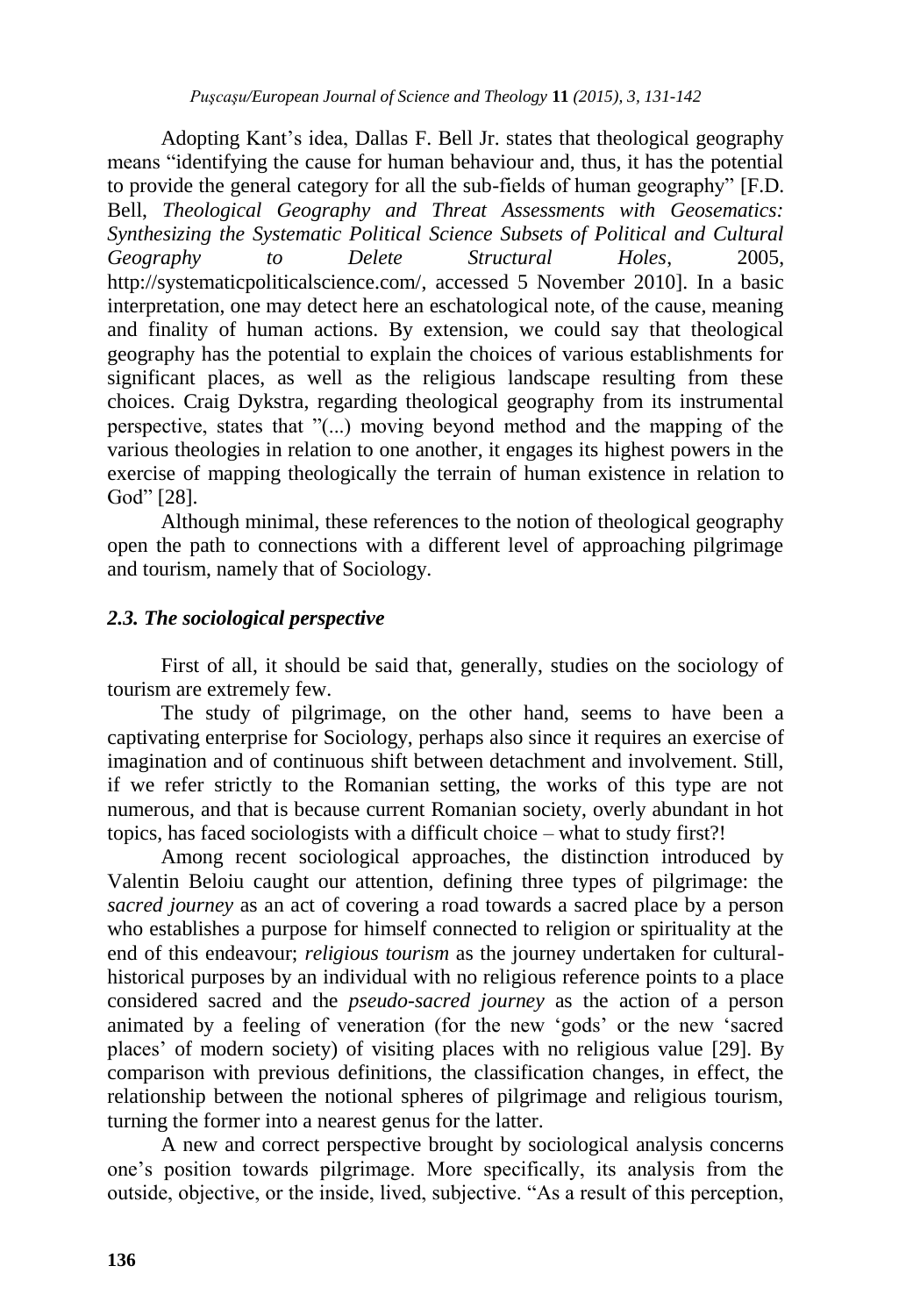it is now clear that each person may interpret his or her own experience differently, and that it is no longer sufficient to focus solely on the experience offered by the objective. In this way, current pilgrimage research emphasizes subjectivity." [9]

The study of pilgrimage means more than venting more or less complex statistics; it does not even mean the close involvement, or from a certain distance, recording, eventually through binoculars, some group's ascension towards a monastery. It is not their number, their age, equipment, nationality or means of transportation that matter. These are peripheral elements. What matters is the personal attitude towards pilgrimage.

Mirel Bănică, the Romanian sociologist working on pilgrimage phenomenon, states that one may speak of a "state" of pilgrimage – "when people enter a communion with one another, they change their state of mind. The body itself switches to it, you sometimes feel it even physically." [30] This opinion perfectly complements Victor Turner"s views, who considers pilgrimage: *a.* a passage from a known, structured (familiar) state to another (anti-structure) and back (a "passage" or a "ritual of transition", as it was called by some authors) visible, from a social point of view, as a qualitative process of confirming a new identity; *b*. the time period of the process (the liminal period) which generates the existence of a relational state/disposition among the participants (communitas/community) [13].

However, Rene Gothoni considers that Turner is mistaken in both statements. According to Gothoni, the difference between pilgrimage and passage depends on their functions and motivations – a passing ritual facilitates, indeed, the transposition of the "traveller" in his new social status, while the function of the pilgrimage is to facilitate the detachment from mundane preoccupations, in a relationship oriented not towards the relationship with those around, but towards God. Secondly, community is not a specific quality of pilgrimage, but, rather, a sub-product [31].

According to Gothoni, the pilgrimage quality of a journey comes from the pilgrim"s experience of spiritual transformation, a mutation from the worldly coordinates towards the spiritual, thus, pilgrimage being a transforming journey artistically expressed by the metaphor of the pilgrimage ellipse. The act of travelling alone or in a group is less relevant. Of relevance are the reflection and the perception of the distance between precept and practice in one"s own existence [31]. Practically, the affirmations exclude any confusion with religious tourism which clearly remains, from this point of view, an external phenomenon.

We might say that this perspective ensures the passage towards a theological approach of religious tourism and pilgrimage.

## *2.4. The theological and ecclesiastic perspective*

Theocentric in its nature, Orthodox pilgrimage has its roots and primary meaning in a theological frame. Pilgrimage means "to walk unto the house of God" (Psalm 55.14), a type of answering, thus, to a permanent call from God to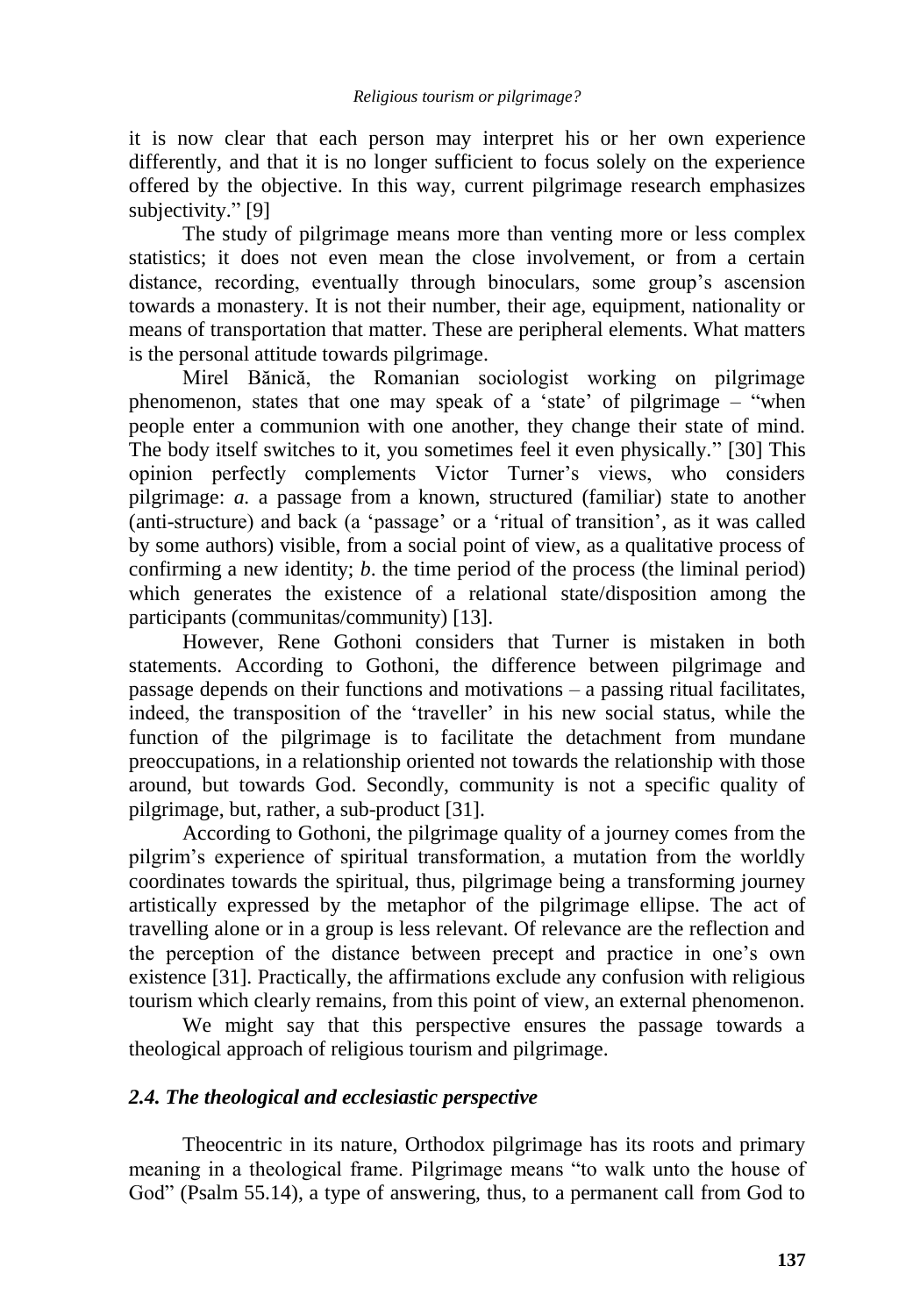us, in the same words once used for Abraham: "Get thee out of thy country, and from thy kindred, and from thy father's house, unto a land that I will shew thee" (Genesis 12.1). In this theological acceptation, that we may call "hard", focused on spirituality, pilgrimage is a relocation which calls towards a land of a superior quality to the one we inhabit daily.

Later, the journey of people of Israel from Egypt to Canaan is also a pilgrimage, whose finality, the Promised Land, represents a return from the land of slavery so as to enter the sphere of liberty offered by God, "a land flowing with milk and honey" (Exodus 33.3).

The story of Exodus, which lasts from the second book of the Pentateuch to the Book of Joshua, is the dramatic and fascinating tale of the journey or wandering of Israel in the desert – a place, by definition, of danger and death – with which all journeys of pilgrimage will come to be associated from this moment on.

In the New Testament, the first key-figures of 'pilgrims' that we encounter in the evangelical tale are the Magi and the shepherds at the place of the Redeemer"s birth.

Subsequently, Jesus Christ's life itself is, in a way, a pilgrimage towards Jerusalem, as the Gospel of Luke particularly underlines (Luke 9.31, 51, 53, 57; 13.22, 33; 17.11; 19.28). However, the Jerusalem towards which Jesus is headed is not so much the city of the old temple as the place of the new Easter, the place where the mystery of His death and rebirth occurs which perfect His incarnation. The path of the Word in time cannot be considered complete until, by going through the mystery of the Cross, He returns to the Father: "I came forth from the Father, and am come into the world: again, I leave the world, and go to the Father" (John 16.28).

After Ascension, the new historic time will gradually allow for a diversity of manifestations of the Christian pilgrimage. Theological debates revealed aspects such as the terminological meanings (proskinima/proskinitis (Greek), peregrination/peregrinus/pelegrinus (Latin)), the motivations of the pilgrimage, the devotional practices, the semantics and the symbolism of the "road", famous pilgrims, etc. Nothing, therefore, about tourism, be it even religious!

The first pilgrimage about which the Church has a written testimony is The Journey of Egeria (Itinerarium Egeriae), the diary of a lady (Egeria, or Aetheria) who, probably between 381 and 384 undertook such a journey. Besides the established motives for visiting and praying in the places from the Old and New Testament dedicated to God, others are added which confer to the journey a note of a more complex pilgrimage: the presence of a guide (deductores sancti) who accompanies Egeria; the visit to the monastic settlements and the meetings with the monks; the visit to the graves of the martyrs, which constitutes an important characteristic of Christian pilgrimage, be it in the East or West [A. Nan, *Pelerinajul in Biserica primara*, Biserica Ortodoxa Romana din Estul Elveției, http://www.biserica-romana.ch/pdf/ pelerinaj.pdf, accessed April 12, 2014].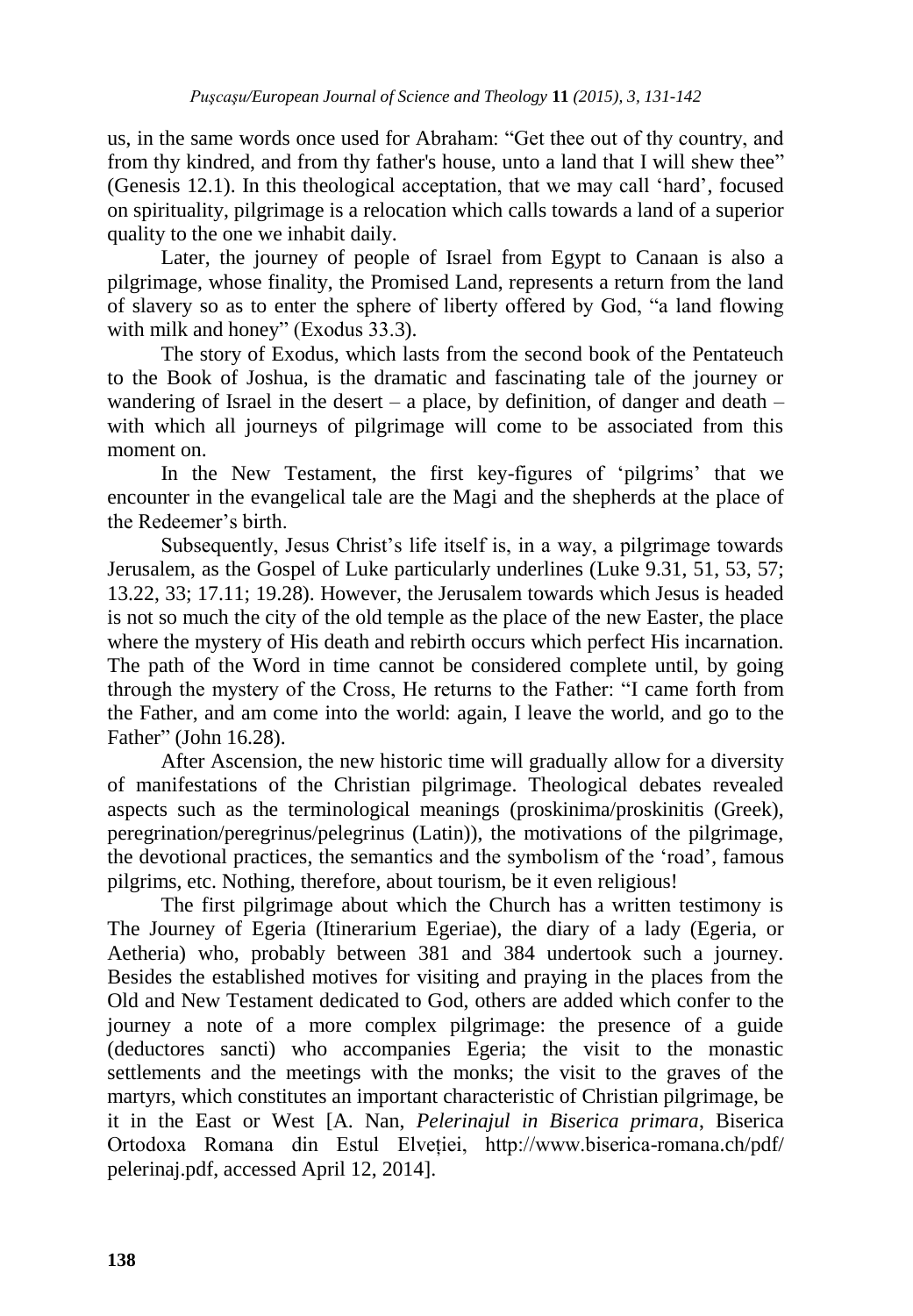On all stages of Egeria"s visit, one can notice the close connection between pilgrimage and liturgical celebration, on the one hand, and between pilgrimage and the reading of Christian texts, on the other: "We celebrated here as well (on Mount Horeb) the Eucharist, we raised a very fervent prayer and the appropriate passage from the book of Kings was also read; for us, the greatest wish was that, once reaching the place in question, a passage from the Bible to be always read" [http://www.biserica-romana.ch/pdf/pelerinai.pdf]. It is equally an external and an internal track, which wholly defines pilgrimage as it was to be understood in the centuries to follow as well.

Nevertheless, analysing the variety of forms under which pilgrim devotion is expressed in the first Christian centuries, Alexandru Dan Nan states that "within pilgrimage, notes of diverse nature gather and coexist, from the religious and cultural and up to the spiritual, cultural, psychological, sociological, topographic and economic nuances, which manage to maintain a phenomenon perpetually alive, in a constant evolution and in the degree of interpreting the need and inner impulse of those who practice it" [http://www.bisericaromana.ch/pdf/pelerinaj.pdf].

On the basis of this diversity of nuances, the fine distinction between religious tourism and pilgrimage could disappear, an idea which also arises from another study, extremely well grounded technically, coming from the area of historic theology, which associates pilgrimage with religious tourism in its very title: *A few moments in the history of religious tourism: Romanian pilgrims to Mount Sinai (10th -20th c.). The reiteration of a patristic spirituality*. The author of the study, Adrian Marinescu, organizes his impressive analysis of the journeys to Mount Sinai under the sign of the synonymy between the two notions, despite the fact that, outside of the title, the syntagm religious tourism appears nowhere else in the text of the article. Nonetheless, we believe that the observations on the religious journeys made in past centuries also contain elements of an emerging religious tourism. Bearing witness to this is the information recorded on the pilgrimage of the postelnic/chamberlain"s wife, Elena, Mihai Cantacuzino, his sister, and Metropolitan Varlaam, who were accompanied to Sinai by a certain Iancu Bulibaşa who led 10 Seymens, all of them accompanied by 40 people and by a retinue made up of trusted servants of the Cantacuzino family. They are sufficient elements to categorize it as the most impressive Romanian pilgrimage to Sinai [2]. Taking into account the structure of the group, it seems clear that not all participants to the travel towards the Holy Land can automatically be considered pilgrims as well, since it seems certain that some of them had clear service-related attributions, which does not keep them from combining obligations with the discovery of the newly visited places.

In the same article, another idea with challenging implications is the statement that "early on, pilgrimage becomes also a monastic affair, in the sense that monks participate to it, in most cases being the most able and abilitated guides. Therefore, a discussion of pilgrimage is, essentially, a monastic one or it regards aspects of monastic life." [2] Although he references a bygone age, the meanings of this statement have a certain degree of actuality and they will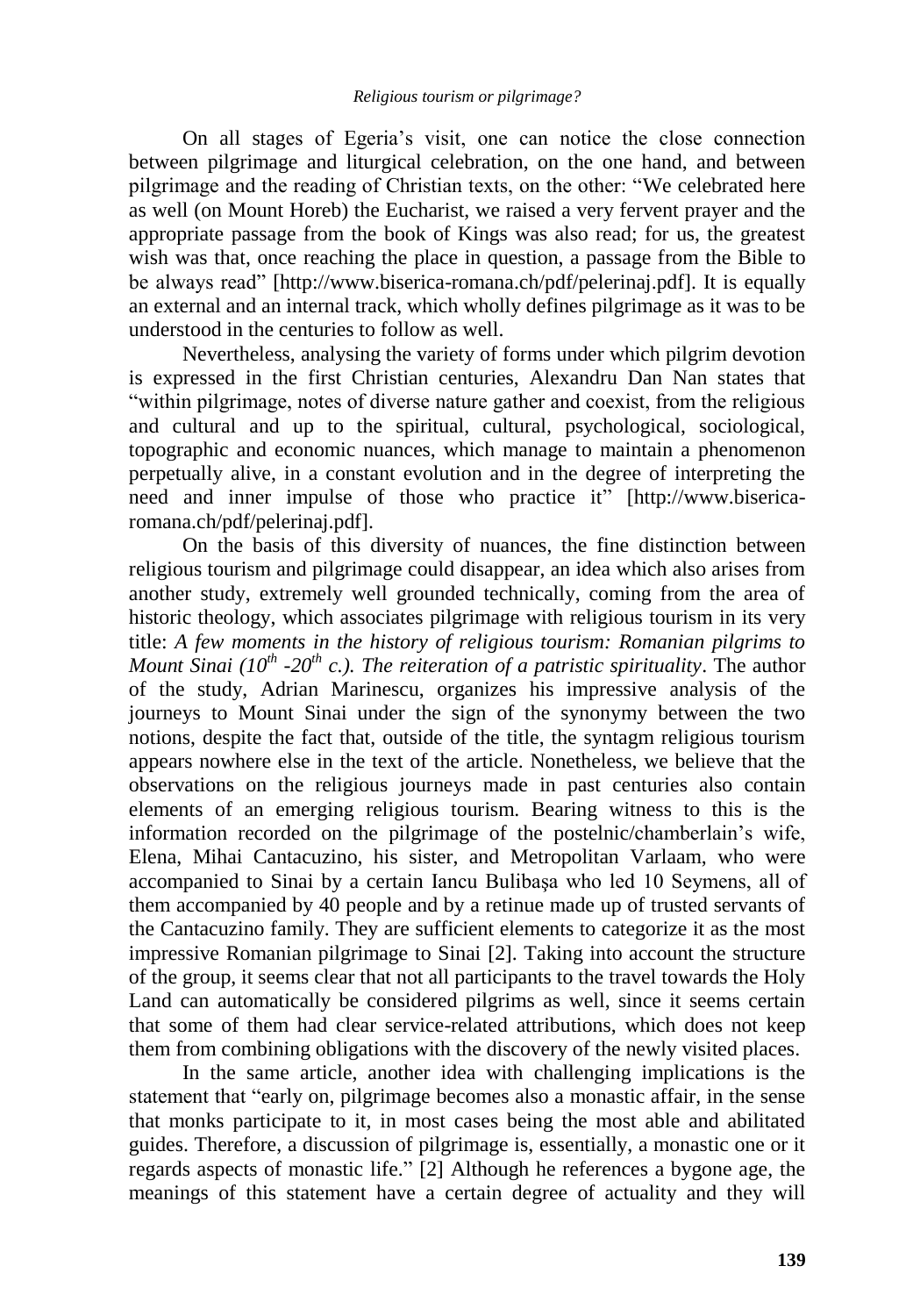become clearer is we add to the list of views on pilgrimage the one coming, naturally, from the Romanian Patriarchate.

In the official position, we may distinguish two levels of approach. The first, expressed by His Beatitude Daniel, the Patriarch of the Romanian Orthodox Church, presents pilgrimage as an internal spiritual act, one of repentance and of prayer, an occasion to strengthen one's faith and a way towards its missionary profession. On the other hand, as an external act, pilgrimage is recognized as a tourist fact which follows the evaluation, organization and inventory criteria which equally operate in the laic institutions of the state, as well as in those of the Church.

In other words, the acceptations of pilgrimage in the Romanian Orthodox Church are placed on two levels  $-$  a narrow one, marked by the Biblical meanings and the historically imposed tradition, a fact which requires the maintenance of the frame of increased spiritual rigor and ecclesiastic rite (blessing, prayer) and a widened meaning, where the various forms of manifestation bring it close to religious, cultural, ecumenical, etc. tourism, the journey itself, no matter its name, being a succession and a sum of states of discovery, knowledge, pleasure and even rest.

In this kind of approach, the Pavicic chart (Scheme 1) [32] seems to express sugestively the sliding scale of every traveller's position.

| Pilgrimage | religious tourism |                               | tourism |         |
|------------|-------------------|-------------------------------|---------|---------|
|            |                   |                               |         |         |
| Sacred     |                   | faith/profane knowledge-based |         | secular |

**Scheme 1.** Tourism and pilgrimage as a continuum of travel.

## **3. Religious tourism or pilgrimage – where is the error?**

We have shown above the most frequent contexts for the terms pilgrimage and religious tourism. We have seen that, applied to the Romanian Orthodox landscape, the distinction between the two is quite flexible and nuanced, going from neglecting the differences in certain laic settings to their careful separation within the church. It has sometimes been suggested that, as opposed to pilgrimage, religious tourism carries a pejorative note in itself.

Actually, the controversies, when they appear, arise not so much around the religious tourism-pilgrimage opposition, as around the sacred-secular pair which impartially marks both terms. Clearly, there is tension between the great "operators" of organized pilgrimage, a similar one occurring not long ago even in Romania, between travel agencies and the Patriarchy. Nevertheless, we believe both sides and neither of them to be right!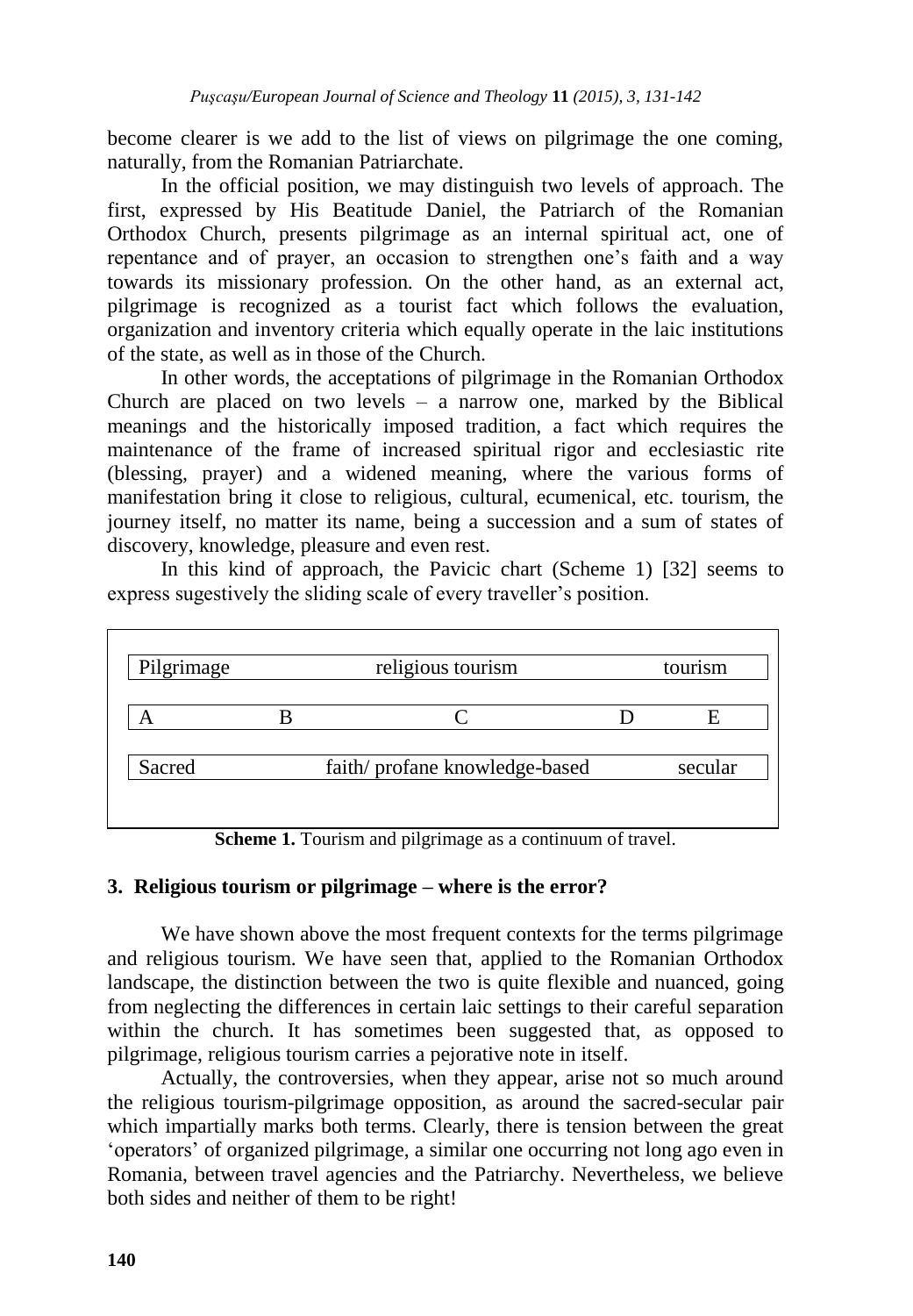More specifically, and this is one first idea we deduce from the analysis made, the terms religious tourism and pilgrimage do not belong exclusively to a single approach. At least, when trying to see the meanings provided by the various fields of activity, the use of one term or another answers first to some internal contingencies of these fields, as long as there is no unanimous meaning and unified language.

A second idea regards the place and role of the human being as a first instance vehicle of both phenomena. No matter the name of the journey and the organizer, its nature will be given by what the participants build, either individually, or in a group. A journey is what the participants are themselves.

At the same time, in changeable contexts and on long time spans, the same person can be simultaneously or successively/alternatively in the position of (religious) tourist or pilgrim.

Without managing to cover more of the diverse meanings of the religious tourism-pilgrimage pair, we conclude, irenically, that there is room for both, only time is too short.

#### **References**

- [1] N. Collins-Kreiner, Appl. Geogr., **30(1)** (2010) 153-164.
- [2] A. Marinescu, Revista Ecumenică Sibiu, **1** (2009) 87-140.
- [3] V. Smith, Ann. Tourism Res., **19(1)** (1992) 17.
- [4] D.H. Olsen and D.J.Timothy, *Tourism and religious journeys*, in *Tourism, Religion and Spiritual Journeys*, Contemporary Geographies of Leisure, Tourism and Mobility, D.J.Timothy & D.H. Olsen (eds.), Routledge, London, 2006, 5.
- [5] B. Lecoquierre, Geographie et cultures, **74** (2010) 139-157.
- [6] E. Cohen, *Pilgrimage and tourism: Convergence and divergence*, in *Sacred Journeys*, A. Morinis (ed.), Greenwood Press, Westport, 1992, 47–61.
- [7] E. Cohen, Ann. Tourism Res. , **19(1)** (1992) 33-50.
- [8] E. Cohen, Pacific Tourism Review , **2(1)** (1998) 1-10.
- [9] N. Collins-Kreiner, Ann. Tourism Res., **37(2)** (2010) 440-456.
- [10] A. Fleischer, Int. J. Hosp. Manag., **19(3)** (2000) 311-326.
- [11] G. Rinschede, Annals of TourismResearch, **19(1)** (1992) 51-67.
- [12] D. Sousa, Contours, **3(5)** (1988) 5-13.
- [13] V. Turner, Hist. Religions, **12(3)** (1973) 191-230.
- [14] M. Shackley, Eur. J. Sci. Theol., **1(4)** (2005) 33-40.
- [15] O. Arsene, *Priorități privind dezvoltarea turismului cultural și religios*, Comisia Națională pentru elaborarea Strategiei Naționale de Dezvoltare Durabilă a României "ORIZONT 2025", București, 2008, 2.
- [16] A. Bădulescu and O. Ban, Amfiteatru Economic**, 18** (2005) 69-78.
- [17] A. Țîrcă, A. Chiș, L. Souca, M.F. Băcilă and R.Ciornea, Revista de turism-studii si cercetari in turism*,* **10** (2010) 20-27.
- [18] I. Susanu, *Marketing turistic*, Editura Didactică şi Pedagogică, Bucureşti, 2007.
- [19] M. Vasilescu, J. Study Relig. Ideol., **2** (2002) 183-193.
- [20] J. Digance, Ann. Tourism Res., **30(1)** (2003) 143–159.
- [21] P. Cocean, *Geografia turismului*, Focul Viu, Cluj-Napoca, 2004.
- [22] I. Muntele and C. Iațu, *Geografia turismului. Concepte, metode și forme de manifestare*, Sedcom Libris, Iași, 2003.